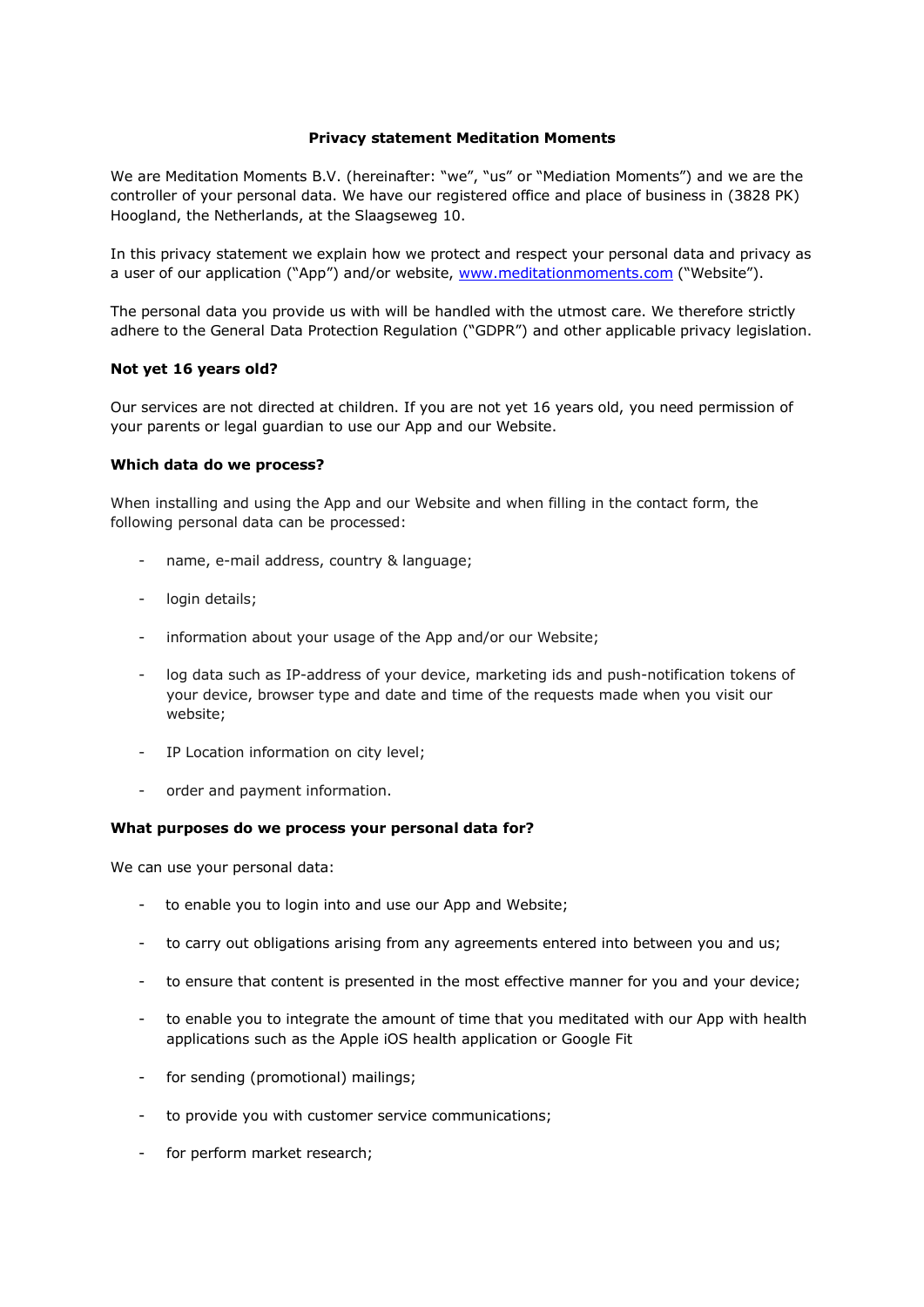- to improve our services;
- for internal management and administration;
- for handling complaints and disputes; and
- to comply with applicable legislation.

### **On what legal grounds do we process your personal data?**

For the processing of your personal data for the purposes mentioned above, we have the following legal grounds:

- performance of an agreement between you and us, e.g. when you subscribe to the App or buy a subscription for a friend via our Website;
- if the processing is necessary for the purpose of our legitimate interests, e.g. (direct) marketing, (promotional) mailings, performing market research and improving our services; and
- if the processing is necessary for compliance with a legal obligation.

# **Do we disclose your data to third parties?**

We may disclose your personal data to third parties if this is necessary for the above mentioned purposes. We only disclose your personal data to third parties that have committed themselves to comply with applicable privacy laws and that, if provided by law, we have entered into a data processing agreement with.

We for example work with third parties that provide the payment system for our App and Website. Also, we work with marketing(research) agencies, software-developers and parties that provide analytics services and help us to improve our services. Finally we will disclose your personal data if we are obliged to do so by law or a legal judgement, e.g. to the tax authority.

Third parties we work with:

- Stripe | To handle order and payment provider.
- Leanplum | To improve our app and provide you with (personalized) mailings and pushnotifications.
- Facebook | To provide you with (personalized) advertisements
- Google Firebase | To monitor the health of our apps and sent push-notifications.
- TRUE Hosting | To manages our servers and prevents digital attacks
- Helpscout | To provide customer service, handling complaints and disputes.
- Mixpanel | To improve our app and test new functionalities.
- Several agencies | To perform marketing(research), software development.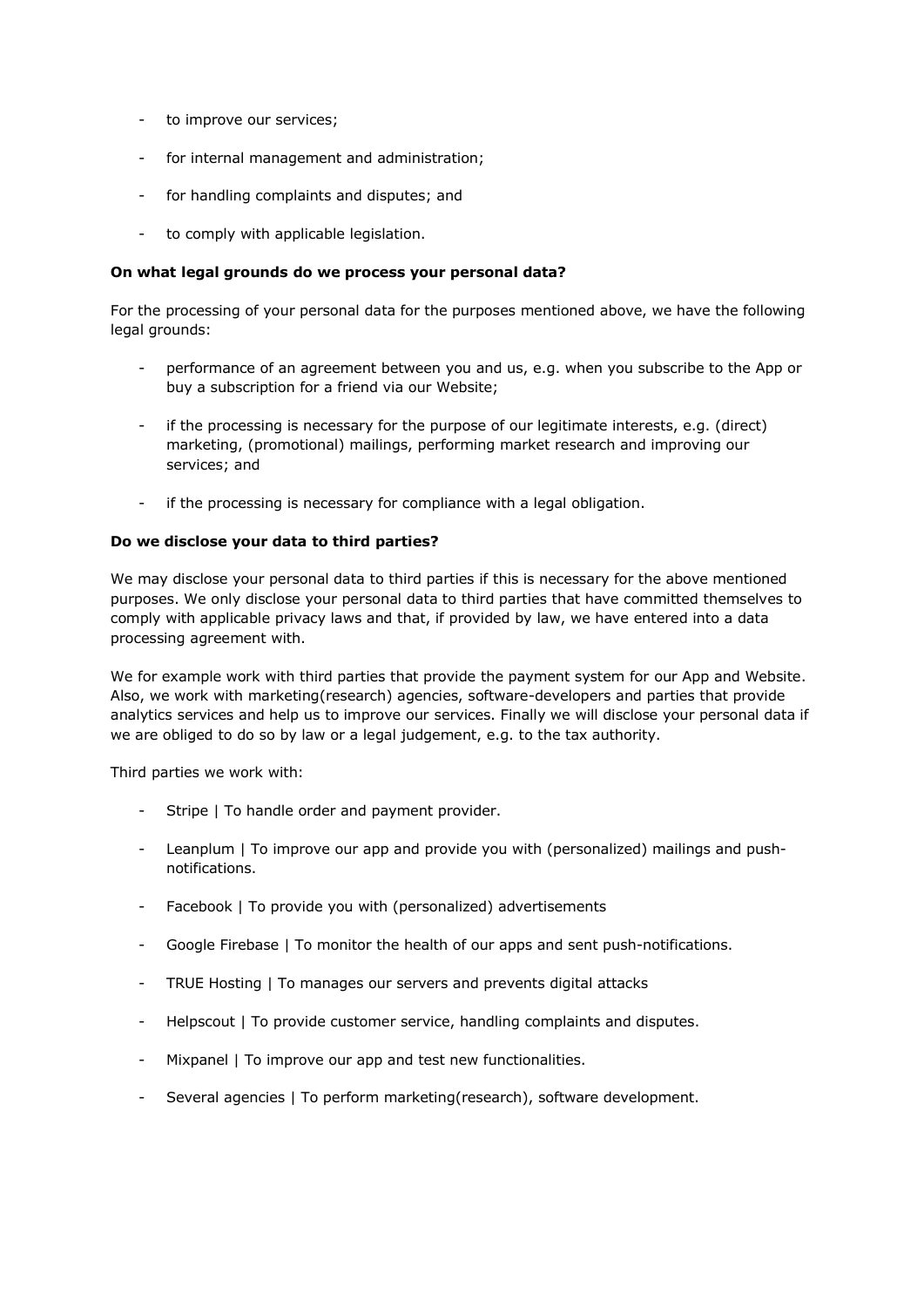#### **Sign-on services**

You can log into our App and Website using a sign-in service such as Facebook Connect. If you login through the sign-on service, we will only process personal data in accordance with this privacy policy. We will only process personal data that you agreed that the sign-on service could provide to us, e.g. with regard to Facebook: your name, profile picture, gender, friend list. You can control what personal data Facebook shares with us by changing your Facebook privacy settings.

### **Health applications**

If you use health applications such as the Apple iOS Healthkit and Motion & Fitness or Google Fit, you may opt-in to allow our App to provide data regarding the amount of time you meditated with our App to your health application for display. Any information you instructed us to share with such health application, is subject to the privacy statement of the provider of this health application. To avoid any misunderstandings: we do not use or disclose to third parties any of your data or other information obtained through your use of health applications.

### **Third Party Websites**

Apart from websites of third parties which we engage as a processor, this privacy- and cookie policy does not apply to websites or third-party apps to which we provide a link or otherwise refer to on our Website or in our App. This also applies to links to and sharing on social media such as Twitter and Facebook. We are not responsible for the data or privacy practices of these third parties, and refer to the privacy statements of these third parties.

### **Cookies**

When visiting our Website or App, we (and third parties we work with) may use cookies and similar technologies - like web beacons, pixels and SDK's, no matter whether these technologies install code or data on your device or not - (together "Cookies") to, for example, recognize you, improve the user-friendliness of our Website and App and measure the effectiveness of our Website, App and promotions. Certain aspects and features of our Website and App are only available through the use of Cookies. When you disable or decline certain cookies, your use of our Website or App may be limited or not possible. For more information with regard to the Cookies we use, please read our Cookie policy (opens in a new window).

### **How long do we store your personal data?**

We do not store your personal data longer than legally permitted, legally obliged and/or necessary for the purposes for which those data are processed.

### **Protection of your personal data**

We will do all we can and have taken appropriate security measures to prevent your personal data against loss and misuse or unauthorized access.

### **Your rights**

When we process your personal data, you have the right to access, rectification, and erasure of your personal data, and the right to restrict the processing thereof, subject to certain conditions. In addition, you have the right to object to the processing of your personal data and the right to have your personal data transferred. You can send an e-mail to these ends with your name and contact information to privacy-requests@meditationmoments.com. In your request, please specify as much as possible which personal data you refer to. In general, we will respond within four weeks to a